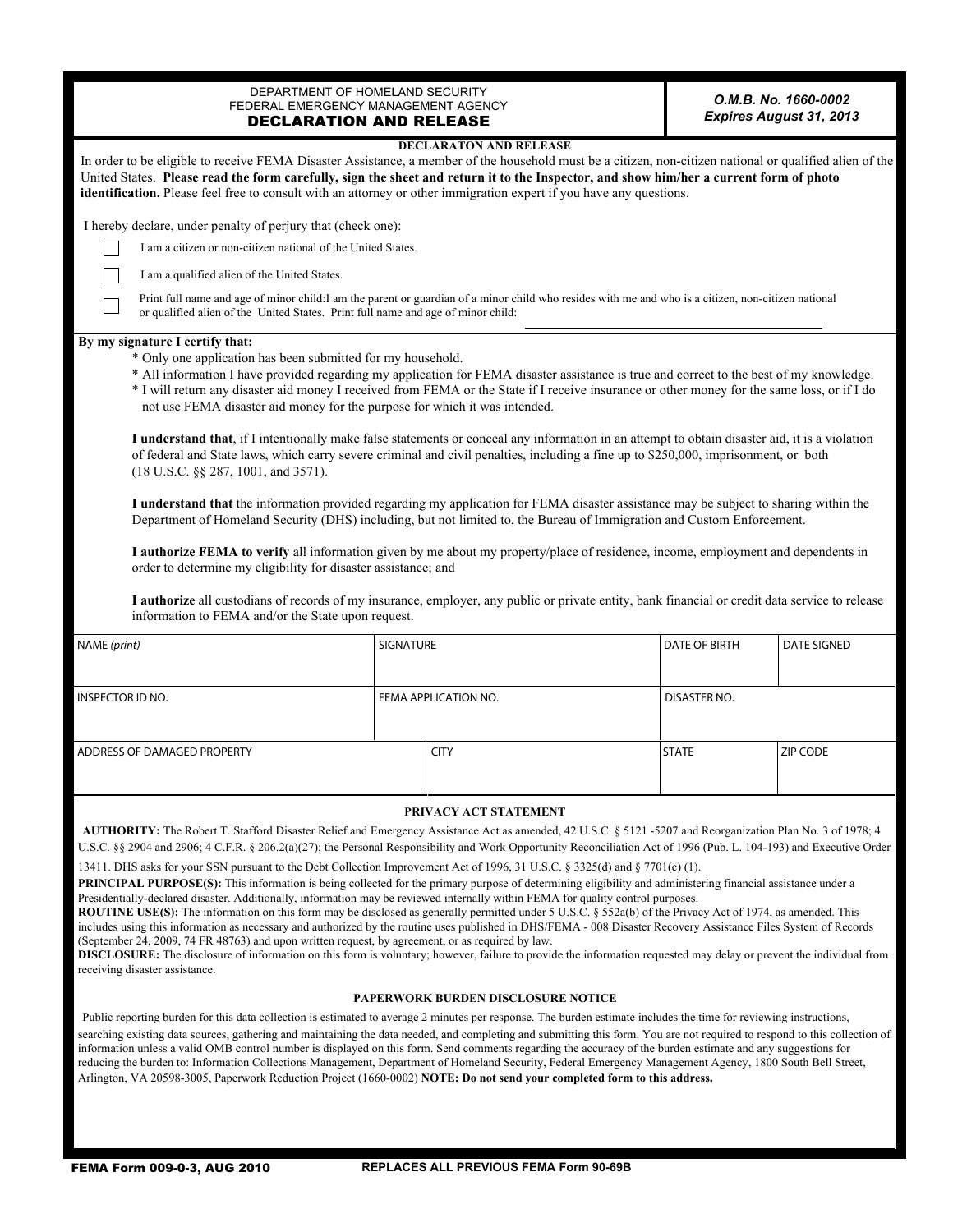| <b>Voluntary Participation Agreement</b><br>FEMA Hazard Mitigation Grant Program (HMGP)                                                                                                                                                | $ACQUISITION$ ELEVATION $\Box$ RELOCATION $\Box$                                                                                                                                                                                                                                                                                              |
|----------------------------------------------------------------------------------------------------------------------------------------------------------------------------------------------------------------------------------------|-----------------------------------------------------------------------------------------------------------------------------------------------------------------------------------------------------------------------------------------------------------------------------------------------------------------------------------------------|
|                                                                                                                                                                                                                                        | (Separate forms needed for each property owned, including Vacant Lots if on separate deed)                                                                                                                                                                                                                                                    |
| Property Owner: ___________________________________Social Security #: _____________________________                                                                                                                                    |                                                                                                                                                                                                                                                                                                                                               |
|                                                                                                                                                                                                                                        | (Co-Owner's Full Name): ________________________________Social Security #: ________________________                                                                                                                                                                                                                                           |
|                                                                                                                                                                                                                                        |                                                                                                                                                                                                                                                                                                                                               |
| (To be acquired)                                                                                                                                                                                                                       | <b>Mailing Address: (If different)</b>                                                                                                                                                                                                                                                                                                        |
|                                                                                                                                                                                                                                        |                                                                                                                                                                                                                                                                                                                                               |
| <b>PROPERTY INFORMATION- At time of Flood</b>                                                                                                                                                                                          |                                                                                                                                                                                                                                                                                                                                               |
| Do you currently have Flood Insurance? Yes                                                                                                                                                                                             | <b>Note</b><br>Insurance Company:<br><u> Letter Company:</u>                                                                                                                                                                                                                                                                                  |
|                                                                                                                                                                                                                                        |                                                                                                                                                                                                                                                                                                                                               |
|                                                                                                                                                                                                                                        | Have you filed claims in last 10 years? YN ICC? YN Is home substantially damaged? YN                                                                                                                                                                                                                                                          |
| <b>Property: At time of flood (Circle)</b> Type Home:                                                                                                                                                                                  | <b>Foundation Type:</b><br><b>Type Structure:</b>                                                                                                                                                                                                                                                                                             |
| <b>Owner Occupied-Primary</b><br><b>Single Family</b><br><b>Owner Occupied-Secondary</b><br>2-4 Family<br>Rental<br>Multi (5+)<br><b>Manufactured</b><br><b>Vacant Lot</b><br><b>Vacant Land</b><br>Other (Explain)<br>Other (Explain) | Basement Y N Outside Entrance Y N Wood<br><b>Masonry (Brick)</b><br>Finished Y N<br>Partial YN<br><b>Stone</b><br>Crawl Space Y N<br>Elevated on piers/columns/posts/piles Cement<br><b>Slab on Grade</b><br><b>Vacant Land</b>                                                                                                               |
| If Rented now, Please provide name, address, and phone number of renter (use extra pages as needed)                                                                                                                                    |                                                                                                                                                                                                                                                                                                                                               |
|                                                                                                                                                                                                                                        |                                                                                                                                                                                                                                                                                                                                               |
| Total Living Area in Sq Ft. (All floors) ________                                                                                                                                                                                      | Number of Stories above ground:                                                                                                                                                                                                                                                                                                               |
| Estimate the Fair Market Value of your home: \$                                                                                                                                                                                        |                                                                                                                                                                                                                                                                                                                                               |
| Flood and Damage History-use extra pages as needed:                                                                                                                                                                                    |                                                                                                                                                                                                                                                                                                                                               |
|                                                                                                                                                                                                                                        |                                                                                                                                                                                                                                                                                                                                               |
|                                                                                                                                                                                                                                        | I understand that the sale of this property under the Hazard Mitigation Grant Program's<br>Acquisition/Elevation Component is voluntary in nature, and that I am under NO obligation to<br>participate, and that I may drop out of the program at any time.<br>I currently plan to participate in the voluntary property acquisition program. |
|                                                                                                                                                                                                                                        |                                                                                                                                                                                                                                                                                                                                               |
|                                                                                                                                                                                                                                        |                                                                                                                                                                                                                                                                                                                                               |
| Co-Owner's Signature (If applicable)<br><u> Co-Owner's Signature (If applicable)</u>                                                                                                                                                   |                                                                                                                                                                                                                                                                                                                                               |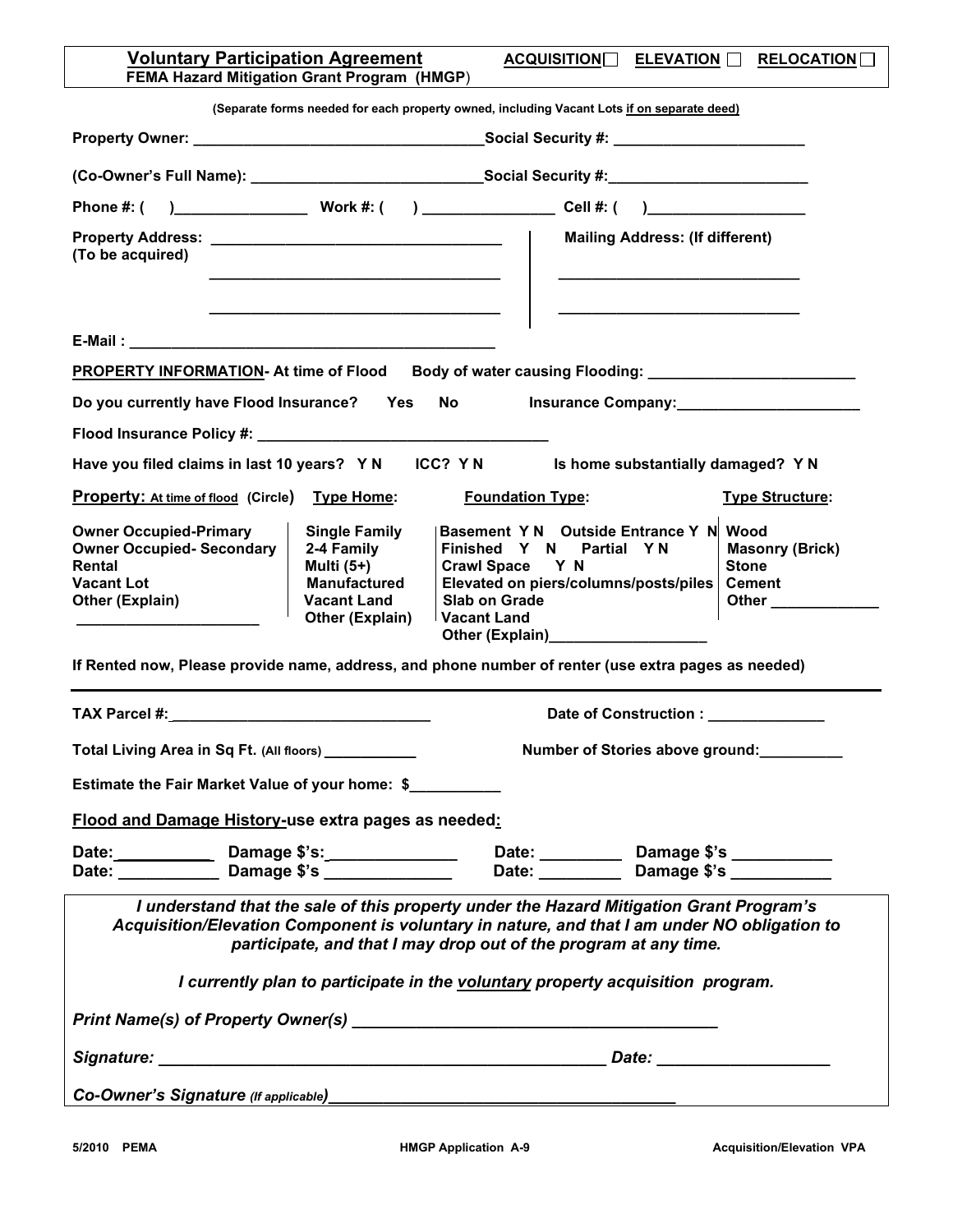## **HAZARDOUS MATERIALS--PROPERTY SURVEY INDIVIDUAL PROPERTY SURVEY FORM**

|                                                                                                                                                                                                                                                                                                                                                                                          | Phone: $(\_\_)$<br>Phone: $\qquad \qquad$ |            |                |         |
|------------------------------------------------------------------------------------------------------------------------------------------------------------------------------------------------------------------------------------------------------------------------------------------------------------------------------------------------------------------------------------------|-------------------------------------------|------------|----------------|---------|
| 2. $\overline{\phantom{a}}$                                                                                                                                                                                                                                                                                                                                                              | Phone: ( )                                |            |                |         |
| <b>PROPERTY ADDRESS:</b>                                                                                                                                                                                                                                                                                                                                                                 | <b>OWNER(S) ADDRESS: (If Different)</b>   |            |                |         |
|                                                                                                                                                                                                                                                                                                                                                                                          |                                           |            |                |         |
|                                                                                                                                                                                                                                                                                                                                                                                          |                                           |            |                |         |
| How long have you lived at this address: _________________________<br><u> 1989 - Jan Salaman Salaman (j. 1989)</u>                                                                                                                                                                                                                                                                       |                                           |            |                |         |
| $1$ (We), $\qquad \qquad$                                                                                                                                                                                                                                                                                                                                                                |                                           |            |                |         |
| as owner(s) of the above referenced property that lies within the jurisdiction of<br>Fepresent and certify that I (we) nave used due diligence to determine, to the best of my (our) knowledge, that the description of the property described                                                                                                                                           |                                           |            |                |         |
| herein is accurate with respect to the presence or absence of contamination from toxic or hazardous substances.<br>The term "property" refers to the physical piece of legally recorded land that is to be acquired.                                                                                                                                                                     |                                           |            |                |         |
| 1. Is this property currently or was previously used for<br>governmental, commercial, light industrial, or industrial activities?                                                                                                                                                                                                                                                        |                                           | <b>YES</b> | N <sub>O</sub> | Unknown |
| If yes, list specific type and nature.<br>,我们也不能在这里的人,我们也不能在这里的人,我们也不能不能不能不能不能不能不能不能不能不能不能。""我们的人,我们也不能不能不能不能不能不能不能不能不能不能不                                                                                                                                                                                                                                                               |                                           |            |                |         |
| 2. Are there any Aboveground Storage Tanks (AST),<br>Underground Storage Tanks (IJST), or Leaking Underground<br>Storage Tanks (LUST) present on the property?<br>If yes, list type of each tank, capacity and condition.                                                                                                                                                                |                                           | <b>YES</b> | NO.            | Unknown |
| ,我们也不能在这里的人,我们也不能在这里的人,我们也不能在这里的人,我们也不能在这里的人,我们也不能在这里的人,我们也不能在这里的人,我们也不能在这里的人,我们也<br>3. Has there ever been, past or present, any generation, treatment,<br>storage, disposal, release, or spill of petroleum products, solid or hazardous<br>substances and/or wastes (this includes pesticides, herbicides,<br>or rodenticides), other than normal quantities of household substances? |                                           | <b>YES</b> | NO.            | Unknown |
| If yes, list type of activity, substance, and quantity involved.                                                                                                                                                                                                                                                                                                                         |                                           |            |                |         |
| 4. Is there presently or has there been in the past a<br>transportation facility on what is now your property? This includes<br>includes parking lots, railroad yards, railroad or roadway right-of-way.                                                                                                                                                                                 |                                           | <b>YES</b> | N <sub>O</sub> | Unknown |
| If yes, list type of facility or activity.                                                                                                                                                                                                                                                                                                                                               |                                           |            |                |         |
| 5. Have you noticed any unusual odors or discoloration in your<br>drinking water or anywhere on your property?                                                                                                                                                                                                                                                                           |                                           | <b>YES</b> | N <sub>O</sub> |         |
| If yes, describe the location, color, and odor of the water.                                                                                                                                                                                                                                                                                                                             |                                           |            |                |         |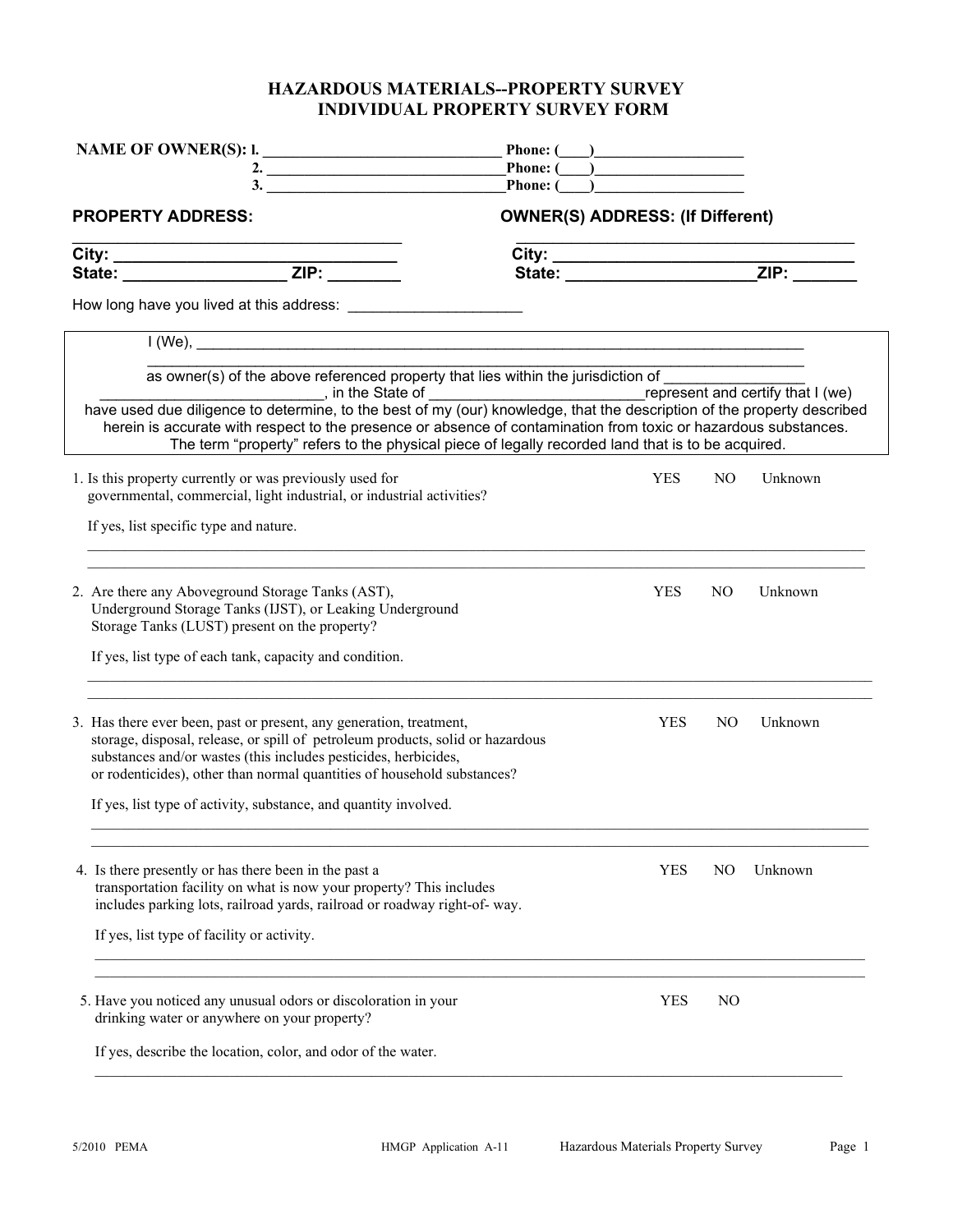## HAZARDOUS MATERIALS PROPERTY SURYEY - PAGE 2

6. For your property, is there presently or has there been in the past any:

| Environmental investigations conducted by federal, state,<br>local government agencies, or private firms; or | YES  | NO. |
|--------------------------------------------------------------------------------------------------------------|------|-----|
| Environmental or Occupational Safety and Health<br>Administration (OSHA) citations or notices of violation?  | YES. | NΟ  |

If yes, list the type of investigation or violation and the preparer or origin of the investigation or violation.

| Do any of the structures contain asbestos or lead? | <b>YES</b> | NO. |  |
|----------------------------------------------------|------------|-----|--|
| If either is yes, please explain:                  |            |     |  |

8. If there any issues that are not covered by the previous questions, please attach an extra sheet describing these issues.

The property owner(s) acknowledge that this certification regarding hazardous substances and/or waste is a material representation of fact upon which the Hazard Mitigation Grant Program applicant (local government) and other government entities rely upon to execute the property purchase. The property owner(s) certify that the information contained within this HAZARDOUS MATERIAL—PROPERTY SURVEY FORM is a full disclosure of all available information to the best of their knowledge and that the owner(s) has exercised due diligence in obtaining all relevant information.

| Preparer | Date: $\qquad \qquad$ |
|----------|-----------------------|
| Typed or |                       |
| Owner(s) |                       |
| Typed or |                       |
|          |                       |
| Typed or |                       |
|          |                       |
| Typed or |                       |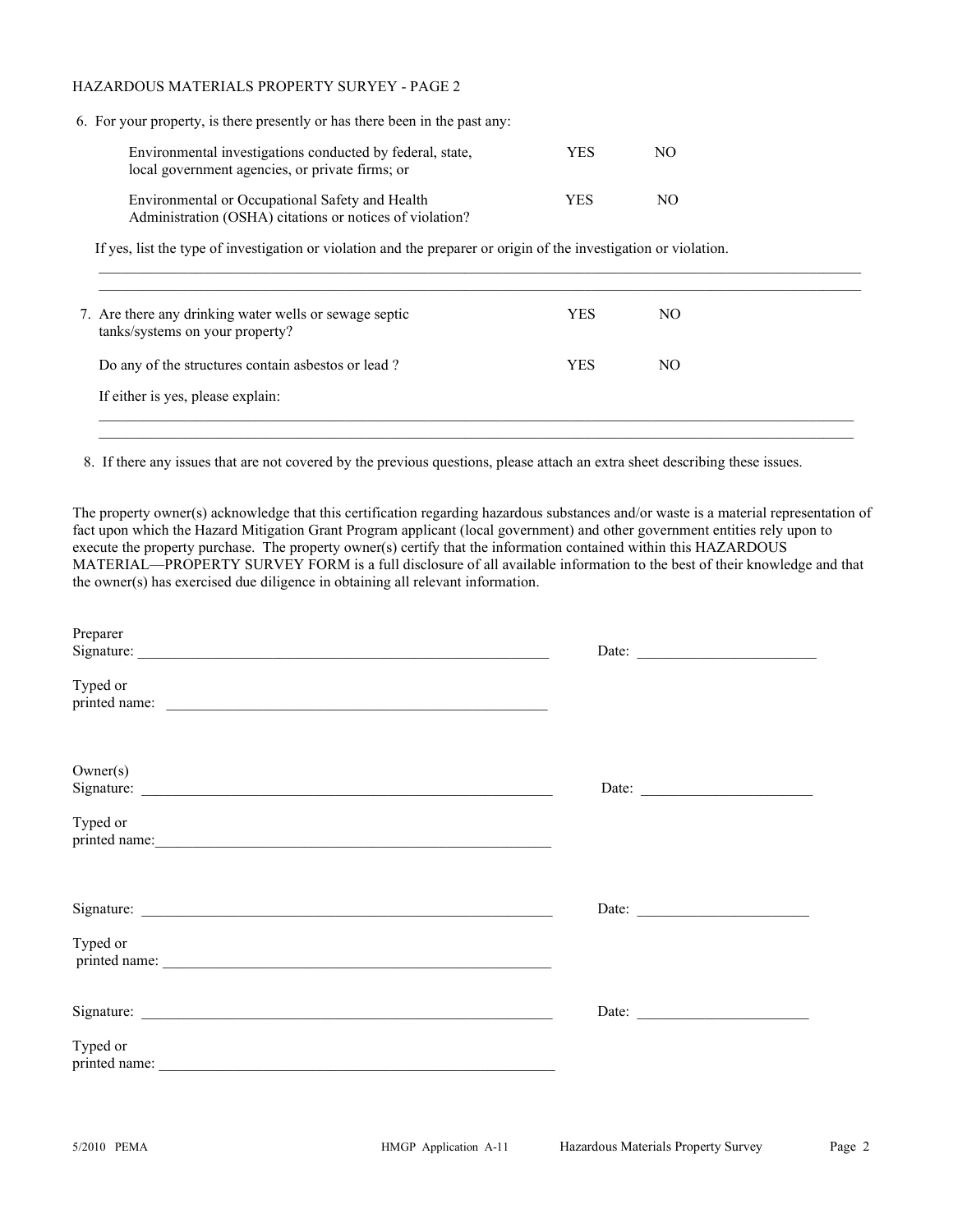| <b>MITIGATION TARGETING WORKSHEET</b>                                   |                                               |                       |  |  |  |
|-------------------------------------------------------------------------|-----------------------------------------------|-----------------------|--|--|--|
| Project: Municipality contact name and title Tamara Twardowski, Borough |                                               | Date                  |  |  |  |
| Property Owner's Name:                                                  | <u> 1980 - Andrea Andrew Maria (h. 1980).</u> |                       |  |  |  |
| Address (no PO Boxes)                                                   |                                               |                       |  |  |  |
| Municipality: Collegeville                                              | County:<br>Montgomery                         | St.: PA<br>Zip: 19426 |  |  |  |
| District #<br>County $#$                                                | Parcel ID#<br>Tax Map #                       | Pin#                  |  |  |  |
| Main House (incl 2 <sup>nd</sup> floor) Ft <sup>2</sup>                 | Bsmt. $Ft^2$<br>Gar. $Ft^2$                   | Porches $Ft^2$        |  |  |  |
| Structure/Type & Material<br>Decks Ft <sup>2</sup>                      |                                               |                       |  |  |  |
| Date Built:<br>FIRM Date:                                               | Deed Book #                                   | Page $#$              |  |  |  |
| Foundation:                                                             | Basement:                                     |                       |  |  |  |
| Latitude:                                                               | Datum Used:                                   |                       |  |  |  |
| Longitude:                                                              |                                               |                       |  |  |  |
| Photo File Name or File ID number:                                      |                                               |                       |  |  |  |
| Front: Left: Back:                                                      | High Water Mark:<br>Right:                    |                       |  |  |  |
| Flood Ins.Policy no.                                                    |                                               |                       |  |  |  |
| Repetitive Loss no if any                                               |                                               |                       |  |  |  |
| Prior Flood Damage                                                      |                                               |                       |  |  |  |
| and CRS score if any                                                    |                                               |                       |  |  |  |
|                                                                         |                                               |                       |  |  |  |
| HISTORICAL and ENVIRONMENTAL CONSIDERATIONS                             |                                               |                       |  |  |  |
| Historical Significance:<br>Age:                                        |                                               |                       |  |  |  |
|                                                                         |                                               |                       |  |  |  |
| Environmental concerns:                                                 |                                               |                       |  |  |  |
| If yes, please include                                                  |                                               |                       |  |  |  |
| photo(s) and describe:                                                  |                                               |                       |  |  |  |
| <b>FIRM INFORMATION</b>                                                 |                                               |                       |  |  |  |
| <b>Community Name</b>                                                   | FIRM Panel Date;                              |                       |  |  |  |
| FIRM CID#                                                               | FIRM Panel#                                   |                       |  |  |  |
| <b>FIRM ZONE</b>                                                        | Flooding Source                               |                       |  |  |  |
| Flood Discharge Data                                                    | Flood Elevation Data                          |                       |  |  |  |
| 10 Year                                                                 | 10 Year                                       |                       |  |  |  |
| 50 Year                                                                 | 50 Year                                       |                       |  |  |  |
| 100 Year                                                                |                                               |                       |  |  |  |
|                                                                         | 100 Year                                      |                       |  |  |  |
| 500 Year                                                                | 500 Year                                      |                       |  |  |  |
| <b>ELEVATION INFORMATION</b>                                            |                                               |                       |  |  |  |
| Prepared By:                                                            | Building Diagram #                            |                       |  |  |  |
| <b>Elevation Datum:</b>                                                 | Lowest Adjacent Grade:                        |                       |  |  |  |
| <b>Elevation Lowest Floor:</b>                                          | Elevation First Floor:;                       |                       |  |  |  |
| High Water:                                                             | Elevations Determined by:                     |                       |  |  |  |
| Benchmark ID#                                                           | Finished Basement Water Entry:                |                       |  |  |  |
| NOTES:                                                                  |                                               |                       |  |  |  |
|                                                                         |                                               |                       |  |  |  |
|                                                                         |                                               |                       |  |  |  |
|                                                                         |                                               |                       |  |  |  |
|                                                                         |                                               |                       |  |  |  |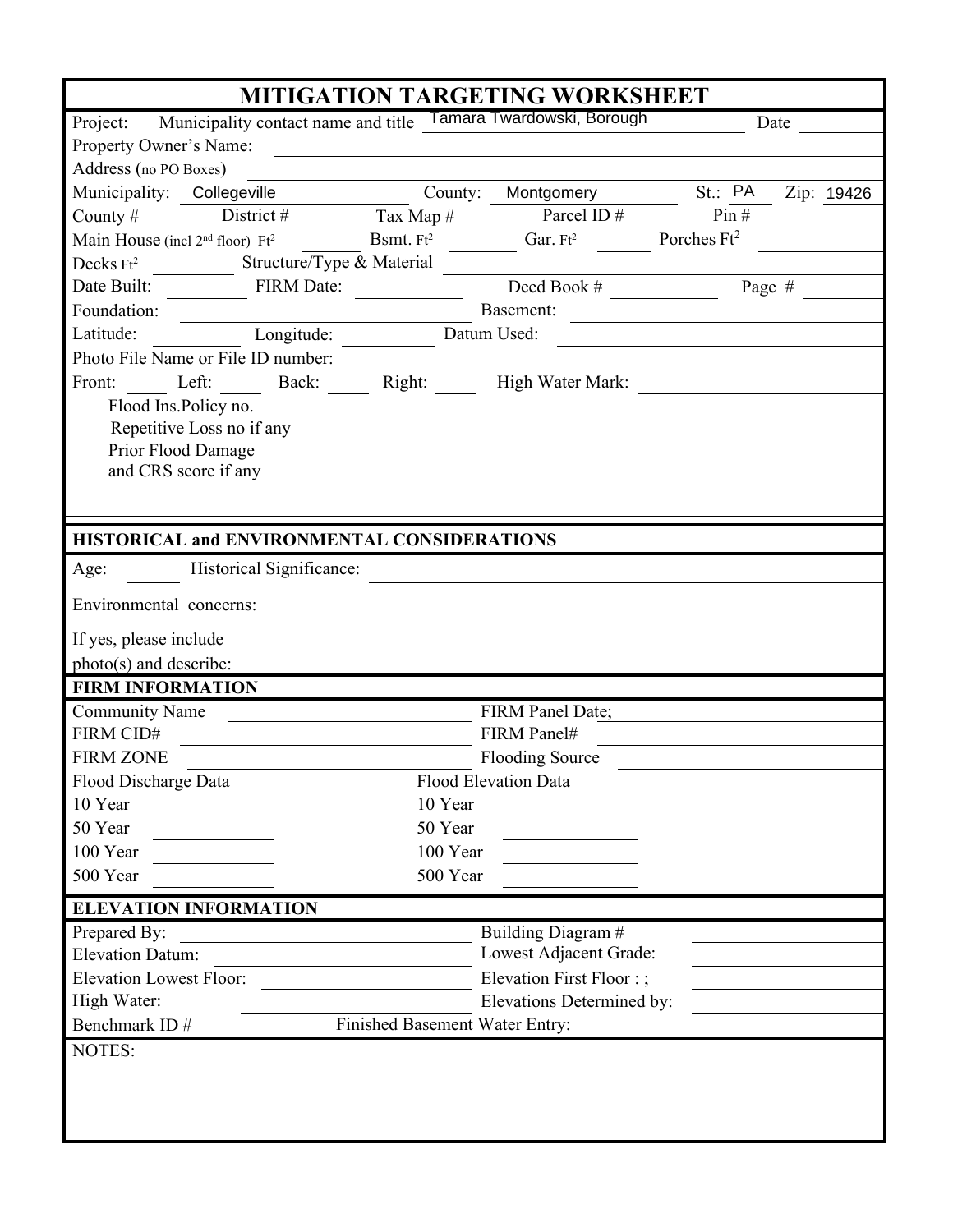| Tax Map $\# \colon$ | Municipality: |                 | Back         |  | $\ensuremath{\text{Front}}$ |
|---------------------|---------------|-----------------|--------------|--|-----------------------------|
|                     |               | Property Owner: |              |  |                             |
|                     |               |                 |              |  |                             |
|                     |               |                 |              |  |                             |
|                     |               |                 |              |  |                             |
|                     |               |                 |              |  |                             |
| Parcel #:           |               |                 |              |  |                             |
|                     |               |                 |              |  |                             |
|                     |               |                 |              |  |                             |
|                     |               |                 |              |  |                             |
|                     | County:       |                 |              |  |                             |
|                     |               |                 |              |  |                             |
|                     |               |                 |              |  |                             |
|                     |               | Address:        | $\rm{Right}$ |  | Left                        |
| Latitude:           |               |                 |              |  |                             |
|                     |               |                 |              |  |                             |
|                     |               |                 |              |  |                             |
|                     | County#:      |                 |              |  |                             |
|                     |               |                 |              |  |                             |
|                     |               |                 |              |  |                             |
| Longitude:          |               |                 |              |  |                             |
|                     |               |                 |              |  |                             |
|                     | District #:   |                 |              |  |                             |
|                     |               |                 |              |  |                             |
|                     |               |                 |              |  |                             |